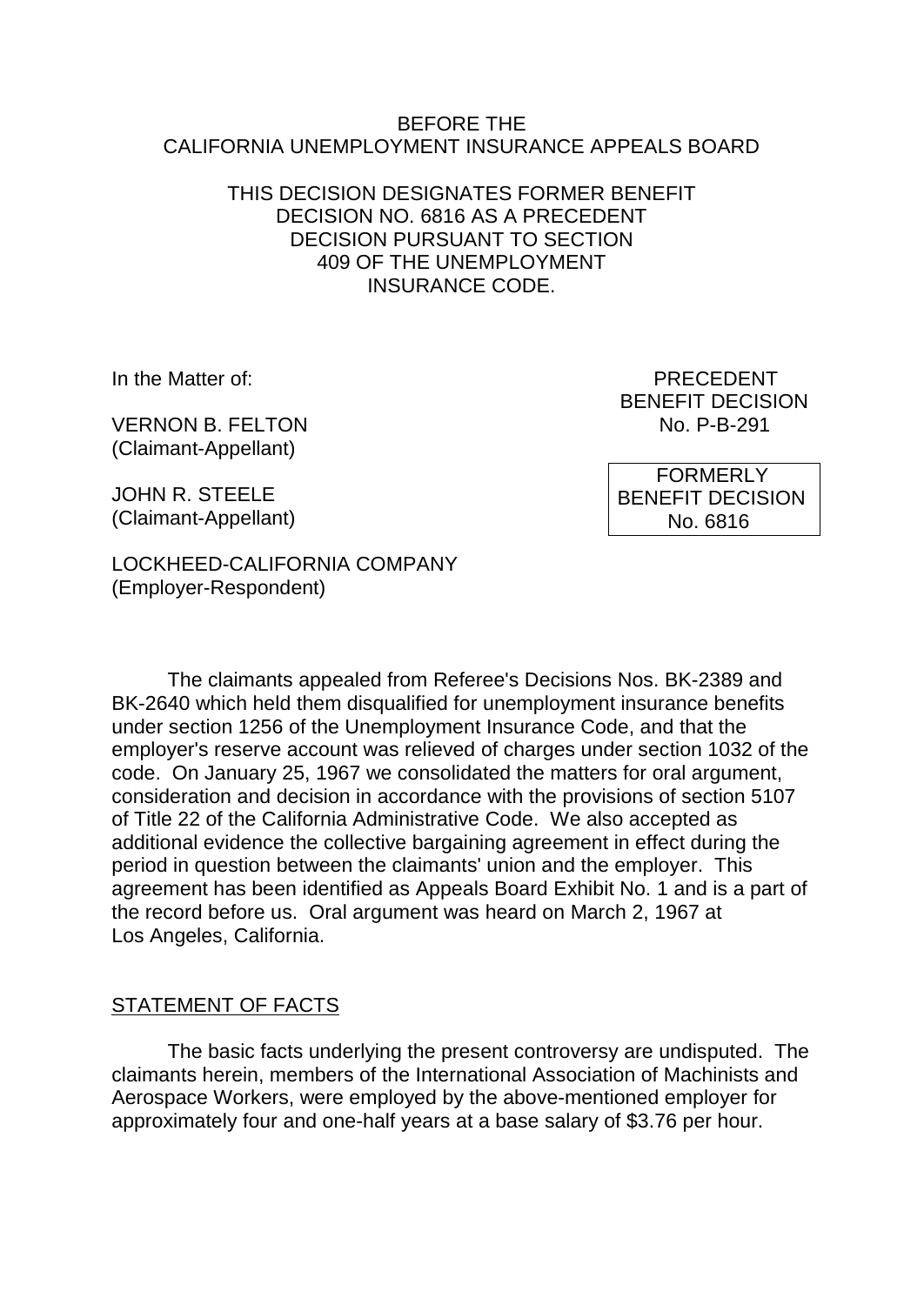The claimants became surplus in their classifications and were offered a downgrade to a lower-rated job in lieu of layoffs at a base rate of \$3.34 per hour.

The collective bargaining agreement between the employer and the International Association of Machinists and Aerospace Workers contains the following provisions. Article VII, section 1, subsection 5, provides as follows:

"An employee downgraded to a job classification in a lower-rated labor grade as a result of the application of the surplus and layoff procedure shall have his base rate reduced ten cents (10¢) per hour unless a lesser reduction is required to reach the maximum rate for such job classification in such lower-rated labor grade. Each three weeks thereafter his base rate shall be progressively reduced in increments of ten cents (10¢) per hour or such lesser amount until his base rate reaches the maximum rate for such job classification in such lower-rated labor grade."

Under this provision of the collective bargaining agreement the claimant's salary in Case No. BK-2640 would have been reduced 2.7 percent from a base rate of \$3.76 per hour to \$3.66 an hour on October 10, 1966. His salary then would have been reduced ten cents an hour at three-week intervals until January 2, 1967, at which time he would be paid at the lower rate of \$3.34 an hour for a total reduction of 11.2 percent. The claimant's salary in Case No. BK-2389 would have been reduced from \$3.76 an hour to \$3.66 an hour effective September 26, 1966. His salary would have been reduced ten cents an hour at three-week intervals until December 19, 1966 at which time he would be paid at the lower rate of \$3.34 an hour. His first reduction would have been 2.7 percent and the final reduction which would have occurred 12 weeks later would have been 11.2 percent.

The collective bargaining agreement provides in substance that an employee accepting a downgrade preserves his seniority and recall rights to his former classification for a period of 60 months. An employee accepting a layoff in lieu of a downgrade preserves his seniority and recall rights to the job from which he was laid off for a period of 24 months. In cases where an employee had lost his seniority by reason of being on layoff for a period in excess of 24 months, such employees who apply for rehire will be rehired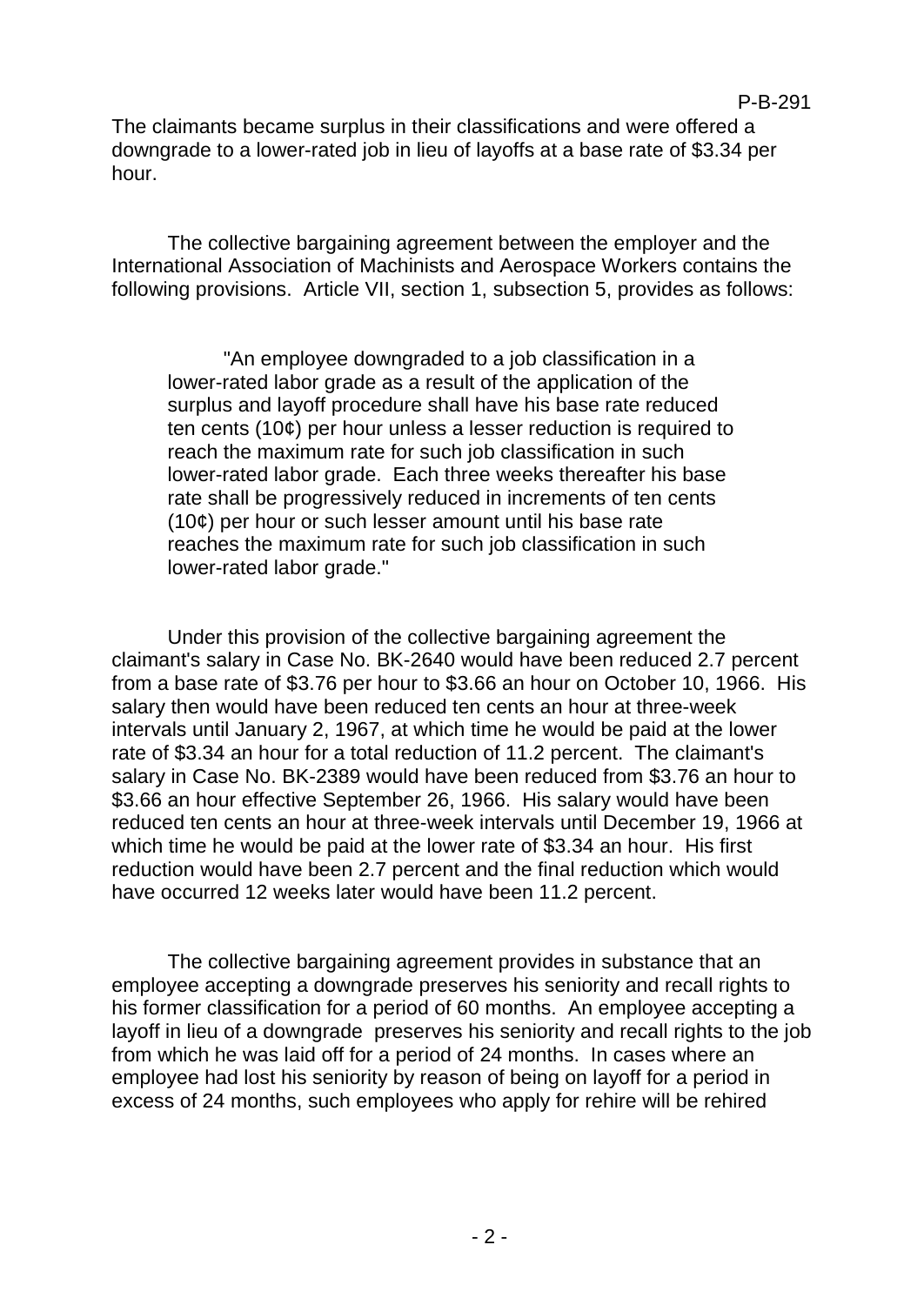#### P-B-291

in accordance with their qualifications and previous seniority for openings in classifications to which they previously had recall rights or for which the company is on open hire. Also, such employees will be given preferential consideration in accordance with their qualifications for such openings in classifications where they had no previous recall rights.

The agreement also provides that if during this 24-month period the employee is returned to the employer's payroll the employee retains seniority with the employer for the following benefits: The time awaiting recall will be applied towards vesting in the retirement plan, towards seniority for purposes of promotion, displacement rights, time towards vacation and any interim wage increases which may be agreed upon between the union and the employer, the probationary period of 90 days required of new hires is waived, and benefits become available immediately for group insurance and sick leave.

The record also discloses that if the claimants continued working until the progressive reduction in wages became substantial, the only manner in which the claimants could leave the lower-rated job which they had accepted would be by way of resignations. This would result in the claimants' forfeiture of all their seniority, recall rights, and the other contractual benefits hereinabove mentioned.

When the claimant in Case No. BK-2389 accepted the layoff he felt confident that he would get work with another employer. He had made inquiries for other work before electing the layoff and was given some assurance that he would obtain such other work. The claimant in Case No. BK-2640 had heard from fellow employees that work in his regular occupation was available with another company.

In the oral argument presented on March 2, 1967, the representatives of the claimants argued that Appeals Board Decision No. 6796 should not be controlling in the instant cases. The union representatives pointed out that in the cited case the loss of seniority rights and the forfeiture of other benefits by the claimant therein were not part of the record before the referee or the Appeals Board, while in the instant cases these factors are in the record and should be taken into consideration.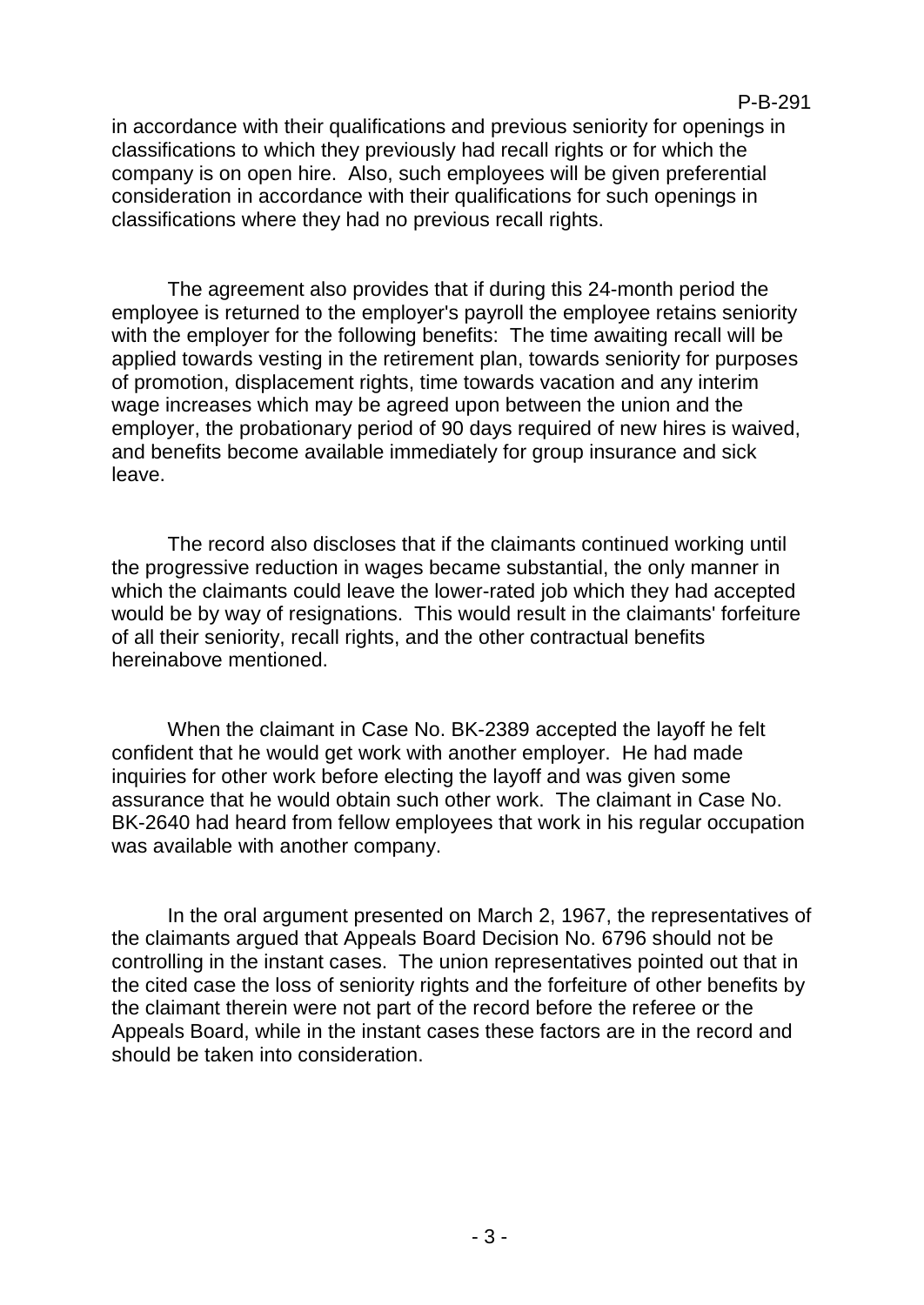# REASONS FOR DECISION

Section 1256 of the Unemployment Insurance Code provides that an individual is disqualified for benefits and section 1032 of the code provides that an employer's reserve account may be relieved of benefit charges if the individual left his most recent work voluntarily and without good cause.

We have held in Benefit Decisions Nos. 5512 and 5906 that a claimant who elects to give up employment rather than accept a transfer to another position with the same employer leaves work voluntarily.

Since the claimants herein rejected offers of transfers to lower classifications, the matter becomes one of a voluntary leaving and the issue of good cause is before us.

We held in Benefit Decision No. 5686 that there is good cause for the voluntary leaving of work where the facts disclose a real, substantial, and compelling reason of such nature as would cause a reasonable person genuinely desirous of retaining employment to take similar action.

In Benefit Decision No. 6054, we held that good cause must necessarily be judged as of the time of leaving.

In Benefit Decisions Nos. 6633, 6639, and 6640, where the reductions in pay were 10.7 percent, 12.7 percent, and 6.7 percent respectively, we held that in deciding if a reduction in wages constitutes good cause for leaving work, the following facts, among other things, must be considered:

- (1) The extent of the reduction in pay;
- (2) The claimant's prospects for securing other work at a wage commensurate with his prior earnings;
- (3) Whether the claimant was aware of the condition of the labor market as it affected him; and
- (4) The comparative skills required.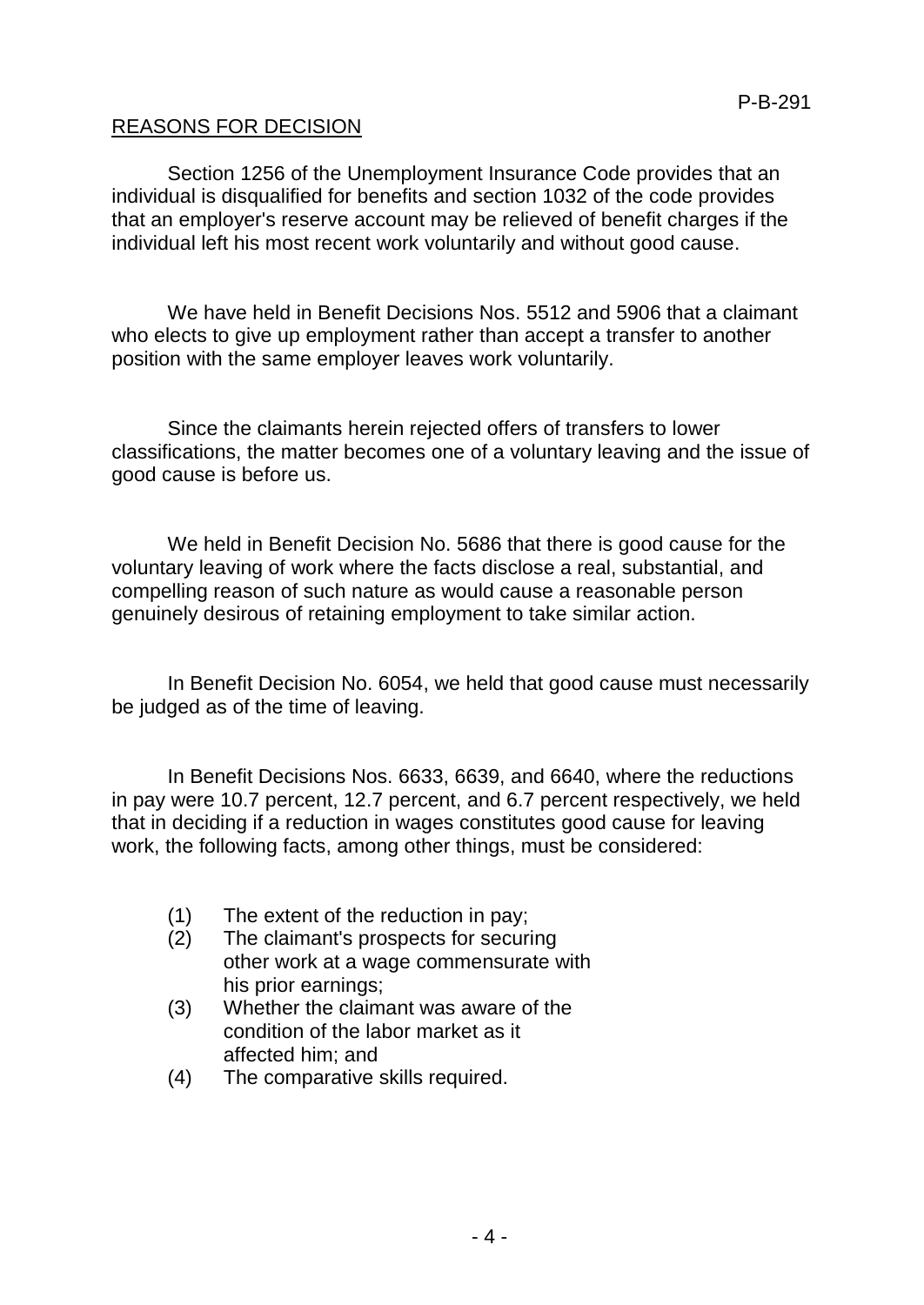P-B-291

As pointed out in the cited decisions above, the reduction in pay alone is not the sole and controlling factor.

Other decisions directly in point with the facts presently before us are Benefit Decisions Nos. 6251 and 6796. In Benefit Decision No. 6251 the claimant had originally been employed as a mechanic and over a period of years had received periodic increases in pay to \$2 per hour. Because of a reduction in force the claimant was scheduled to be laid off. His seniority under the collective bargaining agreement entitled him to accept either a layoff or a job in a lower classification. The claimant accepted the lower-rated job with a reduced wage rate of \$1.55 per hour, plus a ten-cent shift differential. One week later the claimant was given a new classification with an increase to a basic rate of \$1.60 an hour and with potential increases to \$1.80 per hour. Two weeks later the claimant resigned because of his dissatisfaction with the wages received. In that case we held that the claimant had left work without good cause. We stated:

". . . Herein the claimant was obliged to decide whether he would accept the layoff and continue in employment on a lower paying job just as were the claimants in the cited cases [Benefit Decisions Nos. 5512 and 5978]. In those cases, however, the claimants chose to terminate their employment and it was held they had good cause for so doing. The claimant in the instant matter made his decision to accept the work with the lower pay scale and was so engaged for a period of almost a month before he terminated the employment. . . . The claimant herein was obliged by the circumstances to make a decision with respect to the course he would pursue. The time of decision occurred when he sought and obtained the lower paid work when he was laid off from his former position. Having made the decision to accept the lower paid employment, the claimant thereafter does not have good cause for voluntarily leaving his employment because of his later dissatisfaction with the wage. The employment was accepted by the claimant with full knowledge of the wages, hours, and the working conditions; and his conclusion to leave some three weeks thereafter must be for substantial and compelling reasons in order to come within the good cause provisions of section 1256 of the code (Benefit Decision No. 5686). . . ."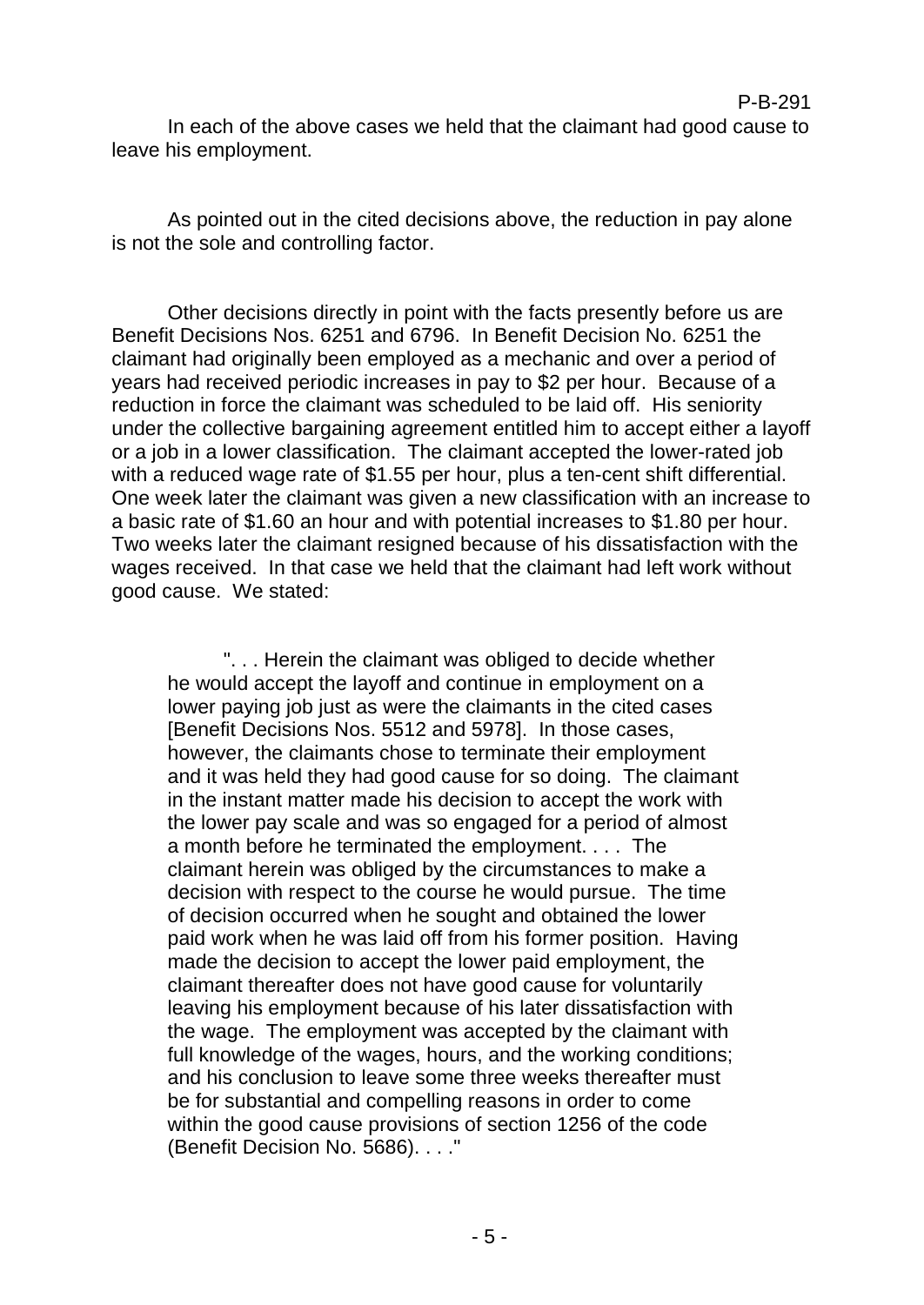In Benefit Decision No. 6796, we considered the situation wherein the claimant on February 18, 1966 rejected a transfer to another position in lieu of a layoff under a provision in a collective bargaining agreement similar to the one now before us. Under that agreement, if the claimant had elected to accept the downgraded job, he would have had progressive rate reductions of ten cents per hour until he reached the maximum wage of the lower-rated job. The final reduction would not have been accomplished until May 14, 1966 and at that time would have extended over a 12-week period. The employer conceded that had the reduction not been progressive, the claimant would have been in the position of having good cause to accept the layoff. However, it was argued that, because of the progressive rate of reduction, the claimant did not have good cause to leave until such time as the wage reduction exceeded ten percent of his former salary.

In that case, when the claimant left his work, the first reduction in his wages would have amounted to 3.3 percent. In deciding the case we cited Benefit Decision No. 6639 wherein the claimant, on June 29, 1959, was promoted to an aircraft assembler "A" at \$2.36 per hour. He worked on the second shift until June 6, 1960 when his rate of pay was \$2.67 per hour. This included the shift bonus of 12 cents an hour. On June 6, 1960 the claimant was transferred to the first shift and his pay was reduced to \$2.55 per hour. After a series of increases he was earning \$2.61 per hour on October 28, 1960. On that date he was offered a transfer to work as an aircraft assembler "B" at \$2.33 an hour in lieu of a layoff. The claimant elected the layoff. In that case we stated:

"In the instant case, the claimant suffered 12.7 percent decrease in rate of pay through a combination of two changes in his employment. One of the changes resulted in the loss of his swing-shift bonus when he was transferred from the swing shift to the day shift. The second would have resulted in a further reduction in pay had he elected to accept the transfer to a lower classification. In our opinion, these two changes in the claimant's working conditions are so related to the termination of his employment that both reductions in pay should be considered."

In commenting on Benefit Decision No. 6639, we stated in Benefit Decision No. 6796 as follows: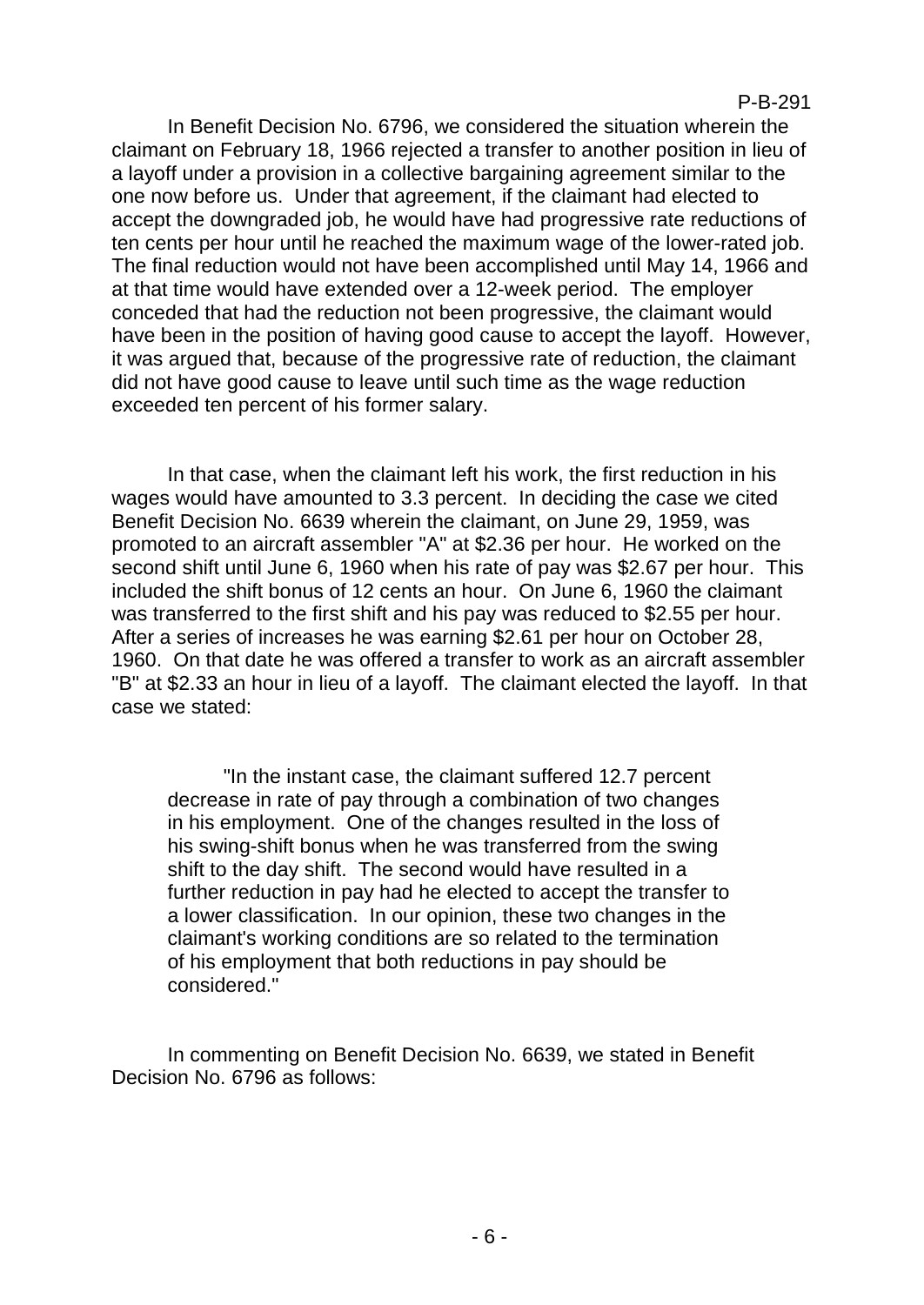"We recognized that a combination of two or more changes in the claimant's working conditions may be so related to the termination of his employment as to constitute good cause for leaving work when considered together, and should be so considered. So, in the instant case, had the claimant continued working until the combination of his wage reductions became substantial, and if the possibility of recall continued to be uncertain, he then may have had good cause for leaving his work.

"As the claimant, in anticipation of a reduction in his wage from \$3.06 per hour to \$2.52 per hour, left his work at a time when his wage had been reduced only to \$2.96 per hour, we hold the claimant left his work without good cause."

When we were faced with the problem presented in Benefit Decision No. 6796, the record before us was devoid of any evidence pertaining to the claimant's forfeiture of accumulated rights under the seniority provisions of the collective bargaining agreement. In the instant case, the evidence relating to the jeopardy of these rights is in the record before us. Based upon the present record, we are forced to reach a different result than the one reached in Benefit Decision No. 6796.

As we now view the matter, the collective bargaining agreement constituted the conditions of the claimants' contracts of employment. The agreement included emoluments of value such as seniority rights, recall rights, pensions, and insurance benefits. The claimants herein had four and one-half years' seniority with the employer and because of a cut back in production were to be transferred to other jobs with a reduction in wage rates which would exceed 11 percent in 12 weeks. Once having committed themselves to accepting the transfer in lieu of the layoff there would be no turning back thereafter, and the layoff privilege granted by way of the collective bargaining agreement would be forfeited by the claimants. Had the claimants continued working until the combination of wage reductions became substantial, the claimants would have found themselves in a position where they would be forced either to resign or to remain in the downgraded jobs. Resignations at that point would result in a complete loss of the claimants' accumulative rights under the seniority provisions of the bargaining agreement. Realistically viewed, the benefits accruing from this agreement were an integral part of the claimants' entire wage structure. The loss of the claimants' interests in the agreement and the terms of its grants and attendant guarantees must be viewed along with the reduction in wages.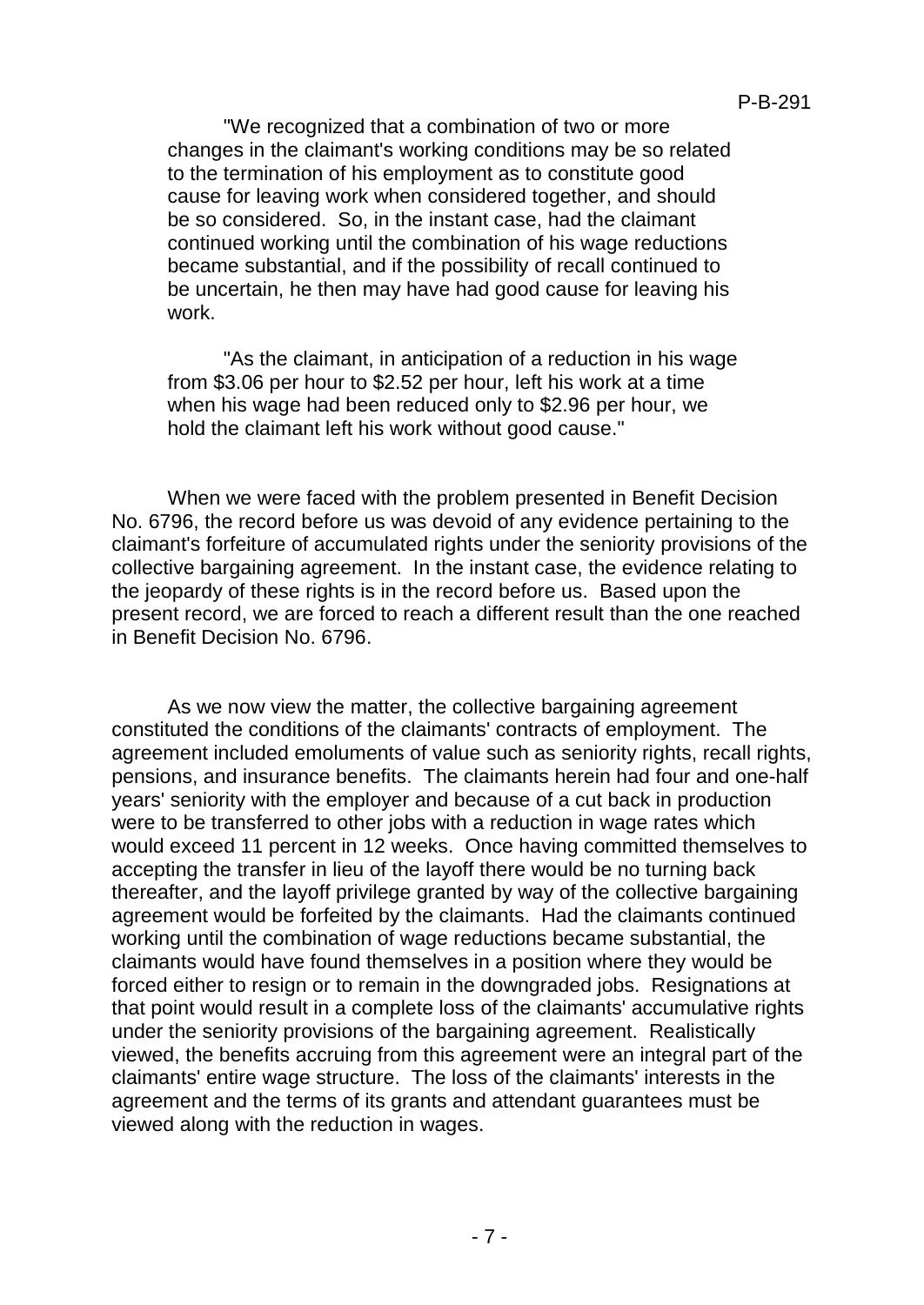The evidence in the present record also indicates that the claimants had reasonable bases for their belief that they could secure other work at wages commensurate with their prior earnings. The leaving of the claimants' jobs must be measured by the reasonableness of their separation in the light of the entire situation and the total effect on the claimants' employment rights at the time they were offered the choice of a downgrading in lieu of a layoff. In our opinion, the combination of progressive wage rate reductions, the changes of the claimants' working conditions and status under the collective bargaining agreement, and the claimants' prospects of securing new work were so related at the time of the claimants' rejection of the lower-rated jobs as to justify their acceptance of the layoff. We therefore find that the claimants left their work with good cause.

As previously indicated, Benefit Decision No. 6796 is distinguished on its facts, since we did not have evidence before us pertaining to the forfeiture of accumulated rights under the seniority provisions of the collective bargaining agreement.

# DECISION

The decision of the referee is reversed. The claimants are not subject to disqualification under section 1256 of the code. The employer's reserve account is not relieved of charges under section 1032 of the code.

Sacramento, California, April 27, 1967.

# CALIFORNIA UNEMPLOYMENT INSURANCE APPEALS BOARD

GERALD F. MAHER, Chairman

LOWELL NELSON

NORMAN J. GATZERT